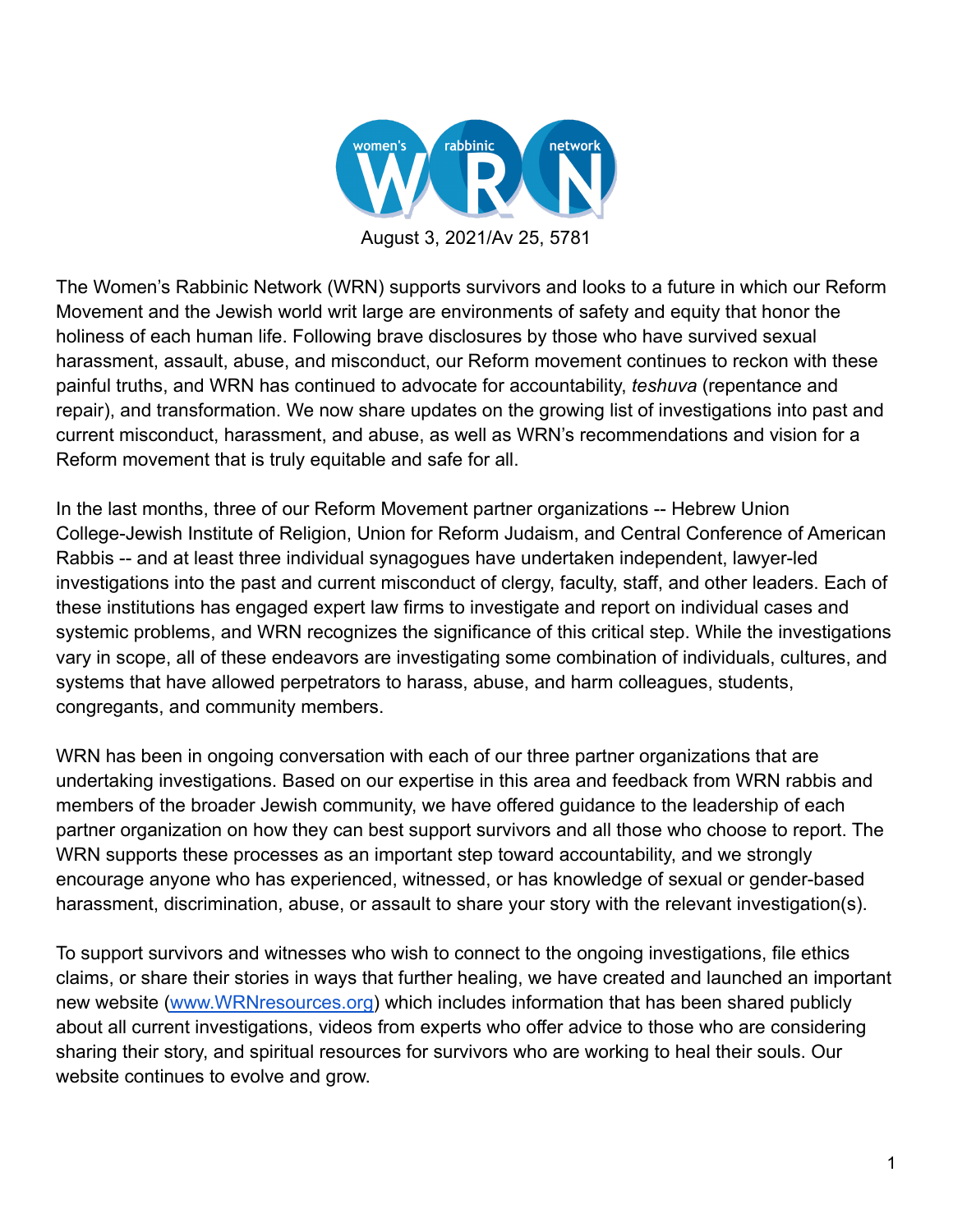**We cannot emphasize enough how important it is to come forward to any of the relevant investigations, even if you just have a small amount of information or even if it is second-hand information.**

## **Updates:**

**Hebrew Union College-Jewish Institute of Religion:** This investigation, led by the law firm [Morgan](https://www.morganlewis.com/) [Lewis,](https://www.morganlewis.com/) is looking into instances of "sexual misconduct, harassment, or discrimination based on sex (including gender, gender identity, gender expression, and sexual orientation) or any other harassment or discrimination by HUC-JIR faculty, staff, and/or affiliates," at any HUC location, campus, or off-site assignment or event. The investigation will also "determine whether the responses to such complaints, if any, were appropriate." This investigation has a broad scope and includes any past incident at HUC, at an HUC event, or involving HUC faculty or staff, whether a complaint was filed at the time or not.

HUC held a conference, "Moral Injury and Soul Repair," in June and invited WRN's Executive Director, Rabbi Mary Zamore, to give a case presentation relating to the broad moral injury experienced by women rabbis and others which was caused by sexual misconduct in the Reform movement. Rabbi Zamore discussed the lasting, collective moral injury of having been ordained by someone known to have engaged in sexual misconduct. [Read her remarks here.](https://64ffd000-82a3-40ac-b305-b519934e0f3d.filesusr.com/ugd/2a9291_bcd428c7453e42eab989f35ded06dfcc.pdf)

## *On July 26th, HUC and Morgan Lewis announced that the deadline for getting in touch to share information will be August 16th (extended from the original date of August 1). Anyone with information to share can contact the team at [HUC-JIRInvestigation@morganlewis.com](mailto:HUC-JIRInvestigation@morganlewis.com).*

**Union for Reform Judaism:** The URJ has engaged the law firm [Debevoise and Plimpton](https://www.debevoise.com/) to lead its investigation. The scope of this investigation includes abuse, harassment, assault, and discrimination under any of URJ's auspices, whether or not a complaint was filed in the past. Importantly, this includes anything experienced or witnessed at URJ summer camps and youth programming. In its announcement, URJ committed to listening to the investigation's findings "and [acting] on the recommendations, no matter how painful." The scope of the URJ investigation is quite large given the numbers of people engaged in their institutions and programs each year, therefore their investigation remains open for survivors or others to share their stories or information. In the meantime, URJ leaders have told WRN that they are committed to providing periodic updates on this process to as broad a network as possible in order to ensure transparency and accountability as well as publicizing the investigation widely.

*Anyone with information to share can contact the team at [URJInvestigation@debevoise.com](mailto:URJInvestigation@debevoise.com).*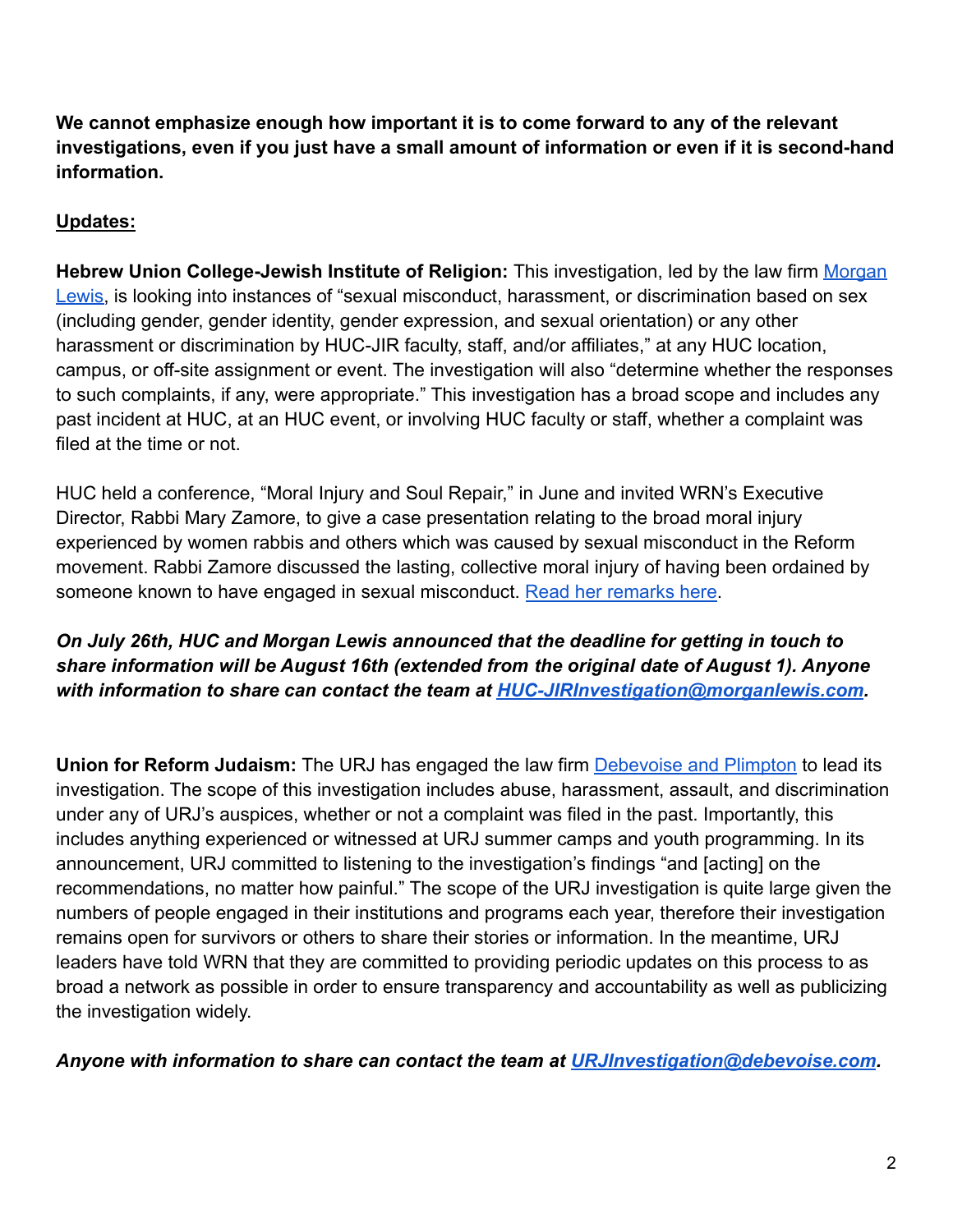**Central Conference of American Rabbis:** CCAR's current investigation is being conducted by the law firm [Alcalaw](https://alcalaw.com/). The scope of the CCAR's formal investigation primarily focuses on the CCAR ethics process, and Alcalaw, on behalf of the CCAR, is requesting that people report any "information about the CCAR's handling of any previously filed ethics complaints." The ongoing examination of both the ethics code and the handling of past ethics complaints is an important step toward accountability and repair. This work builds on the significant revision of the ethics code that the CCAR has undertaken over the last decade. In addition to reports relevant to the primary focus of the investigation, the CCAR leadership has shared with WRN that they continue to invite reports from those who did not engage in the ethics process and those who have experienced other misconduct or discriminatory behavior in any interactions with the CCAR. All of this information is critical to making this investigation a success and will be considered as the CCAR decides on its next steps in this process of *teshuva*.

We feel compelled to note that the responsibility for creating safe, respectful spaces is not limited to the leadership of the CCAR. Rather, it is incumbent upon all CCAR members to promote a culture of safety. While a great number of people have shared with WRN stories of sexual harassment, abuse, assault and discrimination, too many of those individuals, especially rabbis, chose not to file an ethics complaint, in part because they fear significant, negative repercussions for both their professional futures and personal/professional relationships. Therefore, in addition to the critical work of institutional *teshuva*, we call on our colleagues and fellow CCAR members to actively join us in dismantling the silencing culture that undermines the efficacy of the ethics system. The first step is to ensure CCAR members encourage reporting and support the survivors who bravely come forward with their stories.

## *On July 29th, CCAR announced that the deadline for getting in touch to share information is August 27th. Anyone with information to share can contact the team at at [ccar@alcalaw.com](mailto:ccar@alcalaw.com).*

## **WRN's Vision for a Safe Reform Movement**

As we continue advocating for those who have survived abuse, harassment, assault, and discrimination in our movement, WRN acknowledges and applauds the steps toward accountability that our partner organizations have taken and are taking, including their important, ongoing investigations. We believe our community can and must be one of safety and respect. To that end, we look forward to our Reform movement partners committing to and continuing their work toward fulfilling the following:

1. Commit to a full, independent review of past complaints brought to the institution to ensure justice was appropriately carried out and, where needed, rectify unresolved complaints. For example, where applicable, this should include, examining past settlements and releasing survivors from silencing contracts, like non-disclosure agreements.